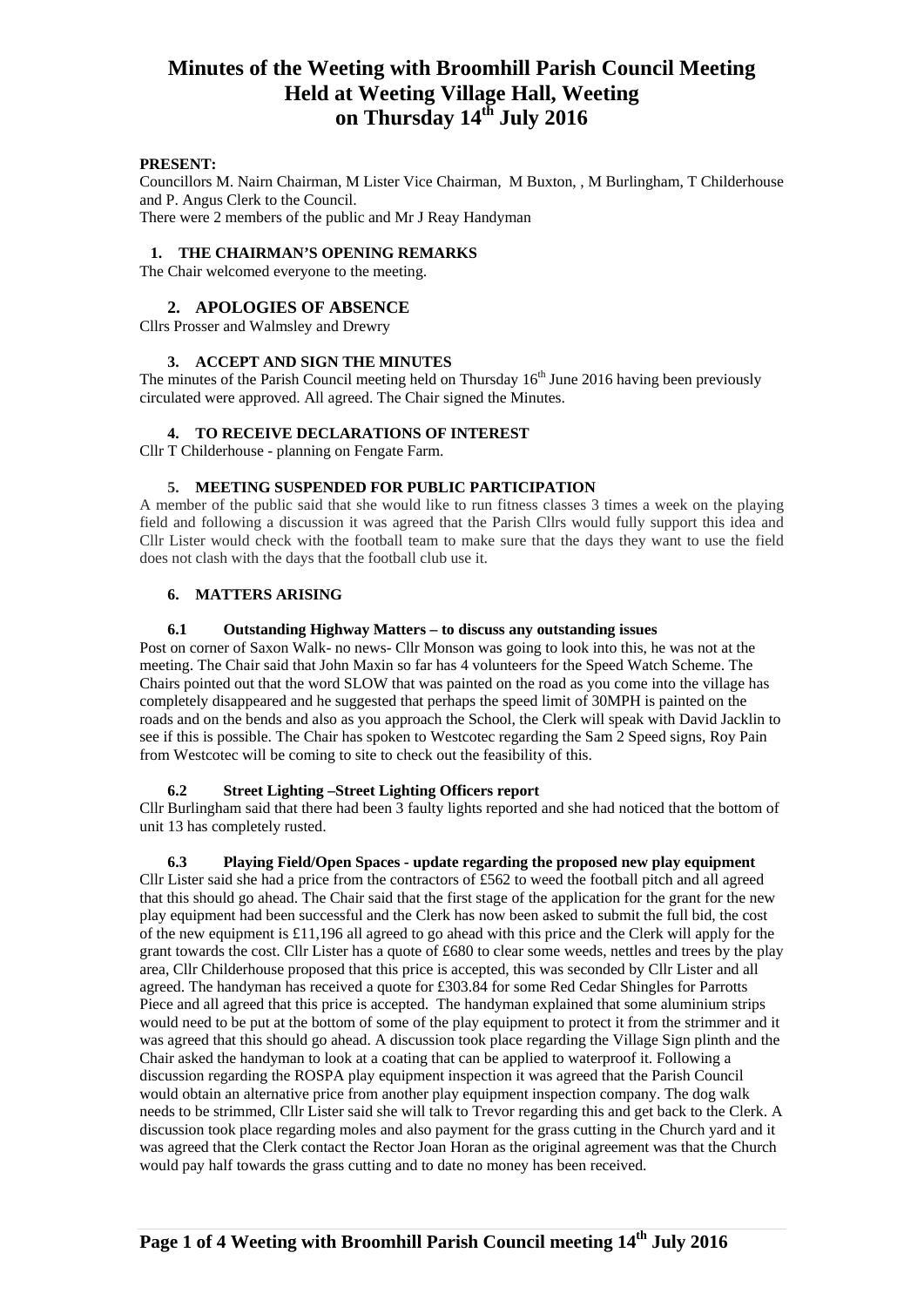#### **6.4 Trod – update on the progress**

The application for the grant towards the Trod has been acknowledged however no decision will be made until March 2017. Following a discussion, it was agreed that the Parish Council will go ahead with the trod now and look at something else to spend the partnership grant on, the cost of the trod will  $be \pounds 3680 + VAT$ .

# **6.5 Lollipop Man**

The Chair said that although it looks like the lollipop man will be remaining this needs to be confirmed at a later date so this will not be discussed at this meeting.

#### **6.6 Moving the defibrillator from the Village Hall to the old Red Telephone Box**  The Clerk met with CLC Electricians to discuss moving the defibrillator from the village hall to the old

red telephone box, the price quoted for this is £472.52, following a discussion it was agreed that the Clerk will arrange for this job to be carried out.

# **7. REPORTS**

### **7.1 Chairman's Report**

### **7.2 Clerks Report**

The Clerk read out the following report. The Website now has a history of the Minutes from February 2016. Arranged repairs to street lights in Pilgrims Way, Castle Close, St Edmunds and Jubilee Close. Completed grant application for the Trod. Reported to the handyman a fallen tree trunk in Pilgrims Way in which he dealt with very quickly. Met with Wickstead along with the Chair and Cllr Lister regarding new play area. The Parish Council now have an account with Fengate Fasteners. The VAT from Jan to May 2016 for a total of £2814.55 has been claimed and refunded all future claims will be carried out every quarter. Put a claim in on the motor insurance for the new street light in Brandon Road junction of Pilgrims Way. The progress on old files is slow but they are all collated in to piles ready to be catalogued. Met with electrician regarding moving the defibrillator to the telephone box. Had a call from the school to say that they have a pile of dog waste posters that the children have produced for the Cllrs to judge, the Clerk will collect them from the school next week.

#### **7.3 Village Handyman Report**

Mr Reay read out the following report. He has cut and taken away the tree branch in Pilgrims Way. Norse cut the Football grass and he helped them with the orange netting. Play area fence – fitted 14 half round rails cut to pale board size – fitted 2 concrete spur repair posts. Met with ROSPA person along with Cllr Lister and is now carrying out actions following her advice. Fixed up and repaired orange netting on the football pitch. Fitted decking to the picnic bench table top to cover up vandalism. Cleared away the fly tipping at the bottle bank.

# **7.4 Bowls Club Report**

Cllr Lister said that they had had all the hedges cut and the greens looking good and there is karaoke this month.

#### **7.5 Village Hall Report**

The AGM took place.

# **7.6 District Councillors Report**

Not at meeting.

# **7.7 County Councillors Report**

Not at meeting

#### **8. CORRESPONDENCE – To report on any outstanding correspondence received by the Council**

The Chair said that he had had an email from a resident offering an oak tree and following a discussion it was agreed to plant it in The Spinney. Cllr Childerhouse mentioned some offensive comments that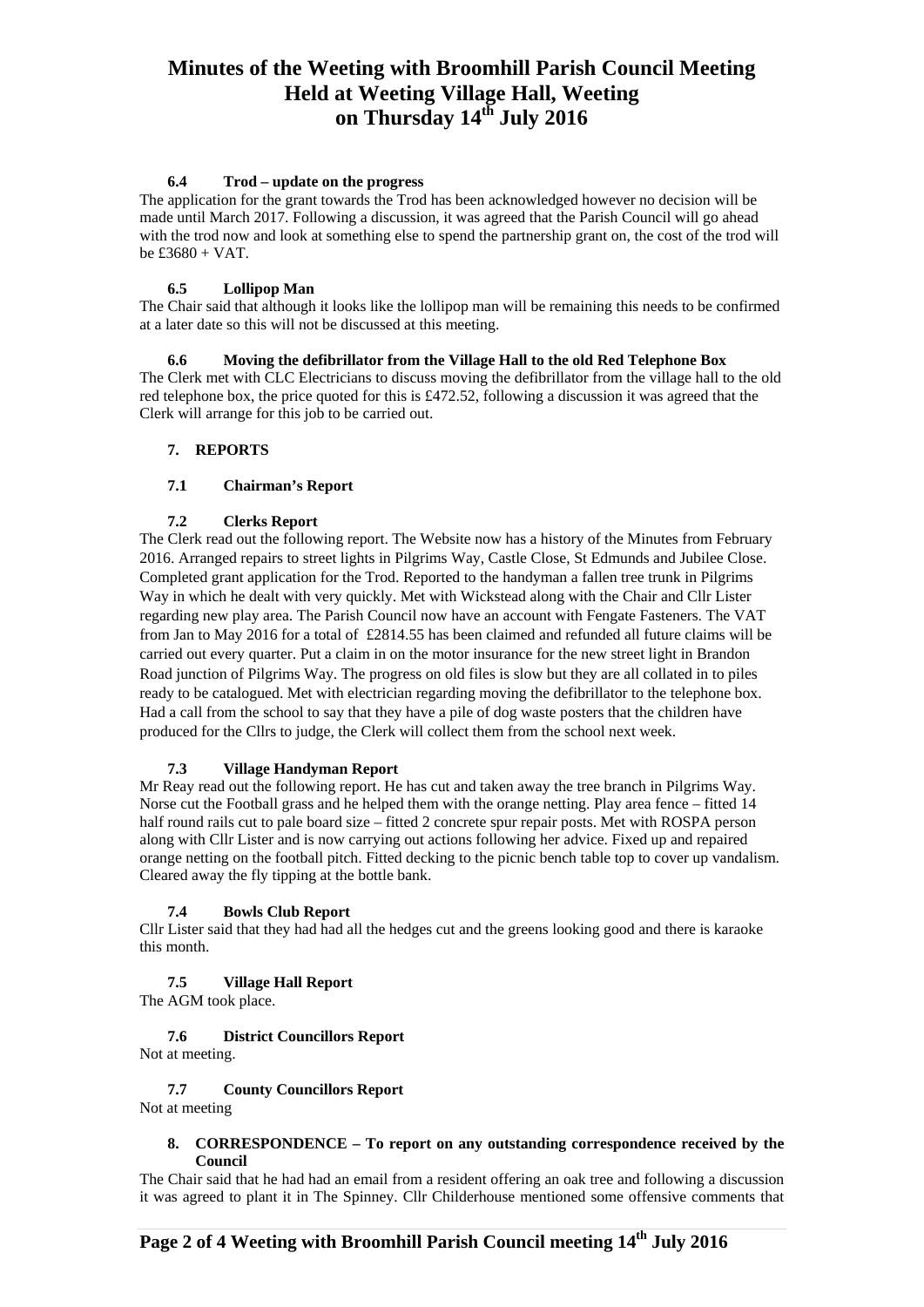had been made on a Facebook page that is called Weeting Parish Council, the Chair pointed out that Cllr Drewry was putting in security measures to stop this happening in the future.

### **9. FINANCE**

#### **9.1 To Agree and Sign the Payments for June/July 2016 Invoices**

The payments for June/July were agreed this was proposed by Cllr Buxton, seconded by Cllr Burlingham and all agreed.

The following payments were authorised on Thursday the  $14<sup>th</sup>$  July 2016 the cheques were signed by Cllr Childerhouse and Cllr Prosser.

| <b>Balance for May 2016</b>                                        |                                                  | £29,387.47              |  |
|--------------------------------------------------------------------|--------------------------------------------------|-------------------------|--|
|                                                                    | Minus the following direct debits                |                         |  |
| E-On Street Lights                                                 |                                                  | £372.64                 |  |
| E-On Street Lights Parrots Piece                                   |                                                  | £10.66                  |  |
| Viridor Waste Collection                                           |                                                  | £68.52                  |  |
| Mr J Reay Salary Paid by DD                                        |                                                  | £200.00                 |  |
| <b>Total Direct Debits</b>                                         |                                                  | £651.82                 |  |
|                                                                    | Plus the following receipts                      |                         |  |
| VAT refund                                                         |                                                  | £2,814.55               |  |
| <b>Weeting Fayre</b>                                               |                                                  | £425.30 (ring fenced)   |  |
| <b>Weeting Bowls</b>                                               |                                                  | £18.75                  |  |
| <b>Total Income</b><br><b>Total after Direct Debits and Income</b> |                                                  | £3,258.60<br>£31,994.25 |  |
| Cheques                                                            | Description                                      | Total                   |  |
| 103192                                                             | Mrs P Angus - Clerk Salary/Mileage/Phone         | £501.19                 |  |
| 103193                                                             | Mr J Reay - Handyman Salary/Mileage/Expenses     | £515.87                 |  |
| 103194                                                             | Weeting Village Hall - Donation for Chairs       | £1,072.00               |  |
| 103195                                                             | Norse Grounds Maintenance                        | £796.07                 |  |
| 103196                                                             | Terry Hawkins - Web Maintenance (two months)     | £60.00                  |  |
| 103197                                                             | Fengate Fasteners - Maintenance Supplies         | £29.12                  |  |
| 103198                                                             | Chase Timber – Maintenance supplies (4 invoices) | £288.93                 |  |
| 103199                                                             | Westcotec - Street Light Maint and Repair        | £248.08                 |  |
| 103200                                                             | Amey LG - Emergency Call Out Castle Close        | £230.69                 |  |
| 103201                                                             | Viking - Black Sacks for Handyman                | £39.56                  |  |
| 103202                                                             | Weeting Village Hall - Hall Hire                 | £18.75                  |  |
| 103203                                                             | <b>E-ON Football Club</b>                        | £10.43                  |  |
|                                                                    | <b>Total Cheques paid</b>                        | £3,810.69               |  |
| <b>Balance in Community Account July 2016</b>                      |                                                  | £28,183.56              |  |
|                                                                    | <b>Balance in Savings Account</b>                | £21,734.93              |  |
|                                                                    | (£3757.70 Ring Fenced for Community use)         |                         |  |

# **9.2 Grant application - Weeting Primary School**

A letter from the School had been circulated and the Parish Councillors prior to the meeting and following advice received from SLCC the Parish Council does have the powers to give a donation to the school as this project will be classed as recreational. Following a discussion, it was agreed that the new Grant Aid Policy (see item 9.5) would apply to this application. It was also agreed that the Parish Council would ask the School for a site visit prior to any donation being discussed and agreed.